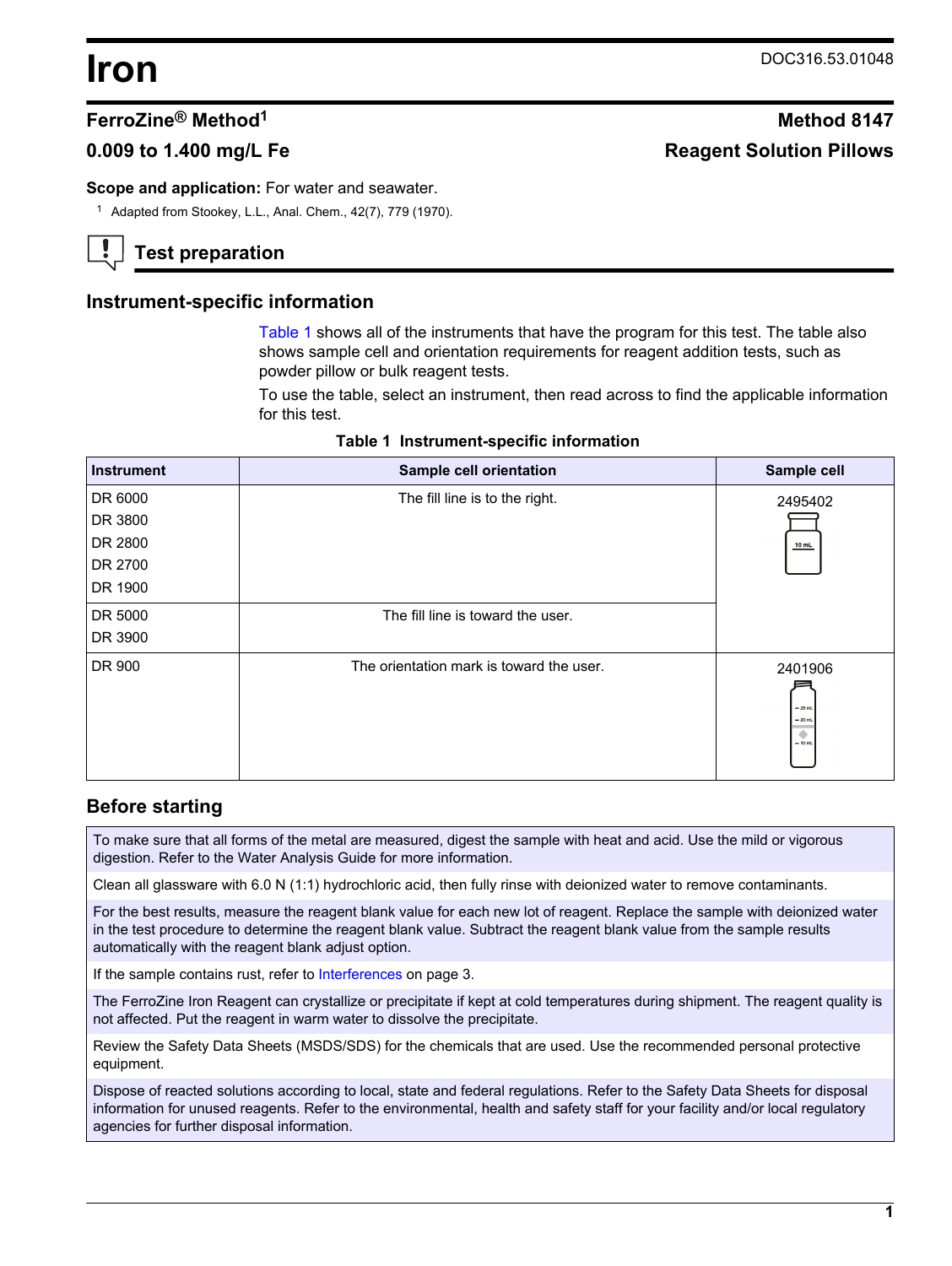# **Items to collect**

| <b>Description</b>                                                                                                                    | Quantity |
|---------------------------------------------------------------------------------------------------------------------------------------|----------|
| FerroZine Iron Reagent Solution Pillows, OR                                                                                           |          |
| FerroZine Iron Reagent Solution                                                                                                       | $0.5$ mL |
| Cylinder, 25-mL graduated mixing, with stopper                                                                                        |          |
| Clippers for solution pillows                                                                                                         |          |
| Sample cells (For information about sample cells, adapters or light shields, refer to Instrument-<br>specific information on page 1.) | າ        |

Refer to [Consumables and replacement items](#page-4-0) on page 5 for order information.

# **Sample collection and storage**

- Collect samples in clean glass or plastic bottles that have been cleaned with 6 N (1:1) hydrochloric acid and rinsed with deionized water.
- To preserve samples for later analysis, adjust the sample pH to less than 2 with concentrated nitric acid (approximately 2 mL per liter). No acid addition is necessary if the sample is tested immediately.
- To measure only dissolved iron, filter the sample immediately after collection and before acidification.
- Keep the preserved samples at room temperature for a maximum of 6 months.
- Before analysis, adjust the pH to 3–5 with 10% ammonium hydroxide solution. Do not exceed pH 5 to prevent precipitation of the iron.
- Correct the test result for the dilution caused by the volume additions.

# **Solution pillow or bulk solution procedure**



**1.** Start program **260 Iron, FerroZine**. For information about sample cells, adapters or light shields, refer to [Instrument-specific](#page-0-1) [information](#page-0-1) on page 1.

10 mL

**2. Prepare the blank:** Fill the sample cell with 10 mL of sample.



**3. Prepare the sample:** Fill a mixing cylinder to the 25 mL line with sample.



**4.** Add the contents of one FerroZine Iron Reagent Solution Pillow to the mixing cylinder.

*Note: Although the program name can be different between instruments, the program number does not change.*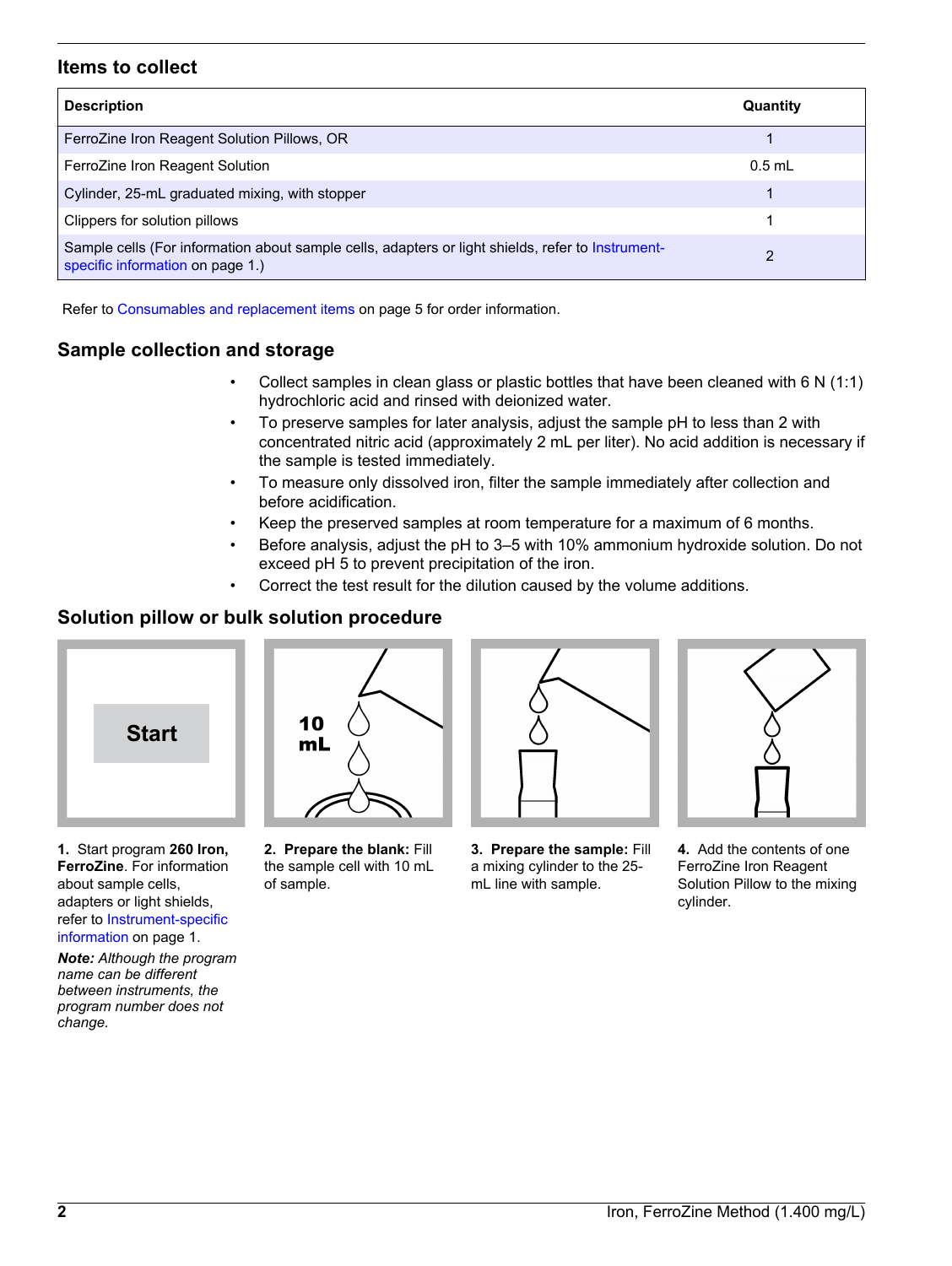

**5.** Put the stopper on the mixing cylinder. Invert the mixing cylinder several times to mix.



**6.** Start the instrument timer. A 5-minute reaction time starts.

A purple color shows if iron is present in the sample.



**7.** When the timer expires, pour 10 mL of the prepared sample from the mixing cylinder into the second sample cell.



**8.** Clean the blank sample cell.



**9.** Insert the blank into the cell holder.



**10.** Push **ZERO**. The display shows 0.000 mg/L Fe.



**11.** Clean the prepared sample cell.



**12.** Insert the prepared sample into the cell holder.

<span id="page-2-0"></span>

**13.** Push **READ**. Results show in mg/L Fe.

# **Interferences**

| Interfering<br>substance  | Interference level                                                                                                                                                                                                                                        |
|---------------------------|-----------------------------------------------------------------------------------------------------------------------------------------------------------------------------------------------------------------------------------------------------------|
| Strong chelants<br>(EDTA) | Interfere at all levels. Use the FerroVer <sup>®</sup> or TPTZ methods for these samples. Use the TPTZ method<br>for low iron concentrations.                                                                                                             |
| Cobalt                    | May give slightly high results.                                                                                                                                                                                                                           |
| Copper                    | May give slightly high results.                                                                                                                                                                                                                           |
| <b>Hydroxides</b>         | Add 1 mL of FerroZine Iron Reagent to 50 mL of sample, then boil the sample for 1 minute in a boiling<br>water bath. Let the sample cool to room temperature, then start the instrument timer. Return the<br>sample volume to 50 mL with deionized water. |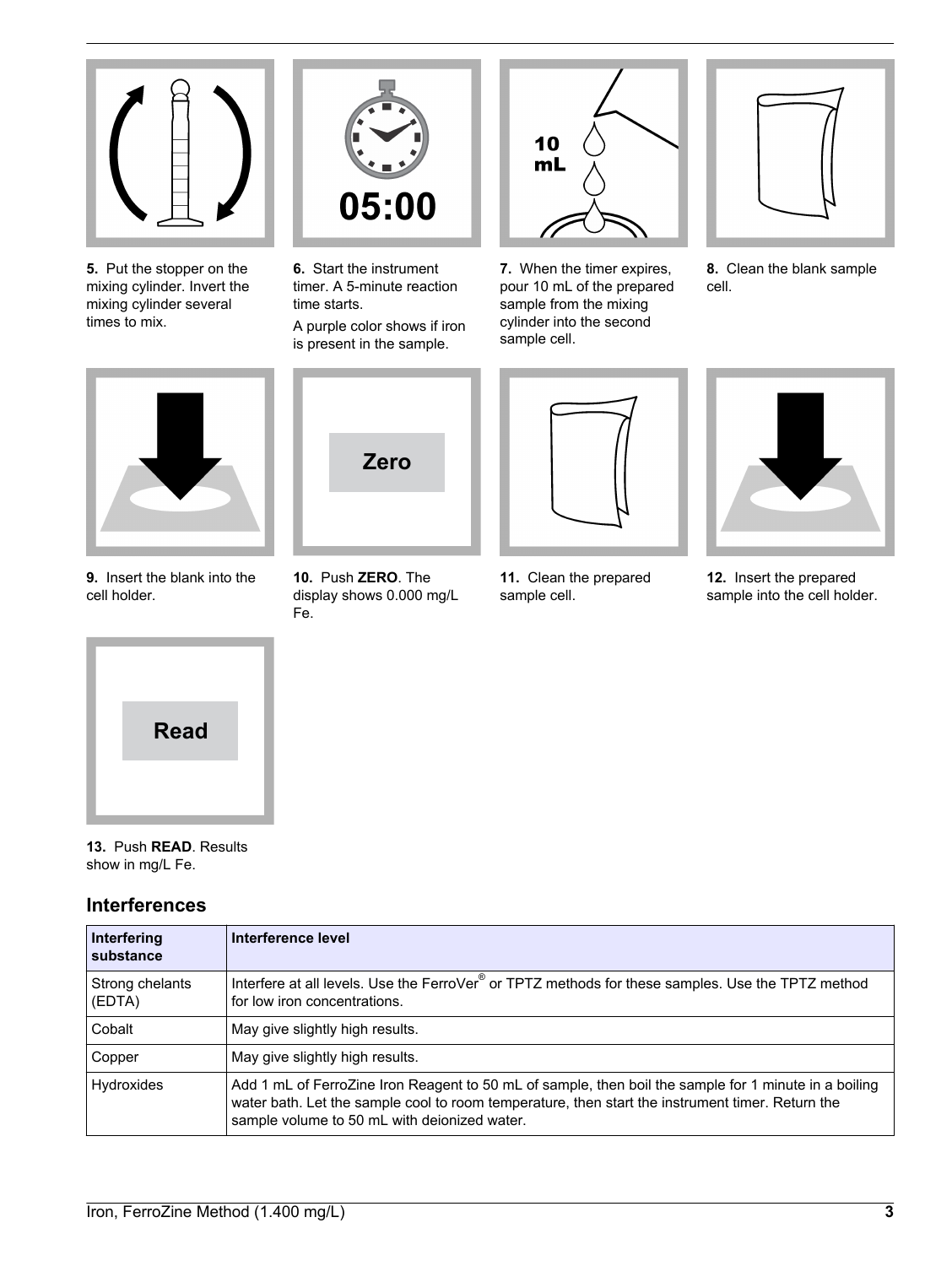| Interfering<br>substance                       | Interference level                                                                                                                                                                                                                                        |
|------------------------------------------------|-----------------------------------------------------------------------------------------------------------------------------------------------------------------------------------------------------------------------------------------------------------|
| Magnetite (black<br>iron oxide) or<br>Ferrites | Add 1 mL of FerroZine Iron Reagent to 50 mL of sample, then gently boil the sample for 20 to<br>30 minutes in a boiling water bath.<br><b>Note:</b> Do not let the sample boil dry. A purple color forms if iron is present.                              |
|                                                | Let the sample cool to room temperature. Return the sample volume to 50 mL with deionized water.<br>Continue with the test procedure after the timer step.                                                                                                |
| Rust                                           | Add 1 mL of FerroZine Iron Reagent to 50 mL of sample, then boil the sample for 1 minute in a boiling<br>water bath. Let the sample cool to room temperature, then start the instrument timer. Return the<br>sample volume to 50 mL with deionized water. |

# **Accuracy check**

#### **Standard additions method (sample spike)**

Use the standard additions method (for applicable instruments) to validate the test procedure, reagents and instrument and to find if there is an interference in the sample. Items to collect:

- Iron Voluette® Ampule Standard, 10 mg/L Fe
- Ampule breaker
- Pipet, TenSette®, 0.1–1.0 mL and tips
- **1.** Use the test procedure to measure the concentration of the sample, then keep the (unspiked) sample in the instrument.
- **2.** Go to the Standard Additions option in the instrument menu.
- **3.** Select the values for standard concentration, sample volume and spike volumes.
- **4.** Open the standard solution.
- **5.** Prepare three spiked samples: use the TenSette pipet to add 0.1 mL, 0.2 mL and 0.3 mL of the standard solution, respectively, to three 25-mL portions of fresh sample. Mix well.
- **6.** Use the test procedure to measure the concentration of each of the spiked samples. Start with the smallest sample spike. Measure each of the spiked samples in the instrument.
- **7.** Select **Graph** to compare the expected results to the actual results.

*Note: If the actual results are significantly different from the expected results, make sure that the sample volumes and sample spikes are measured accurately. The sample volumes and sample spikes that are used should agree with the selections in the standard additions menu. If the results are not within acceptable limits, the sample may contain an interference.*

#### **Standard solution method**

Use the standard solution method to validate the test procedure, the reagents and the instrument.

Items to collect:

- Iron Standard Solution, 100-mg/L
- 500-mL volumetric flask, Class A
- 5-mL volumetric pipet, Class A and pipet filler safety bulb
- Deionized water
- **1.** Prepare a 1.0-mg/L iron standard solution as follows:
	- **a.** Use a pipet to add 5.00 mL of 100-mg/L iron standard solution into the volumetric flask.
	- **b.** Dilute to the mark with deionized water. Mix well. Prepare this solution daily.
- **2.** Use the test procedure to measure the concentration of the prepared standard solution.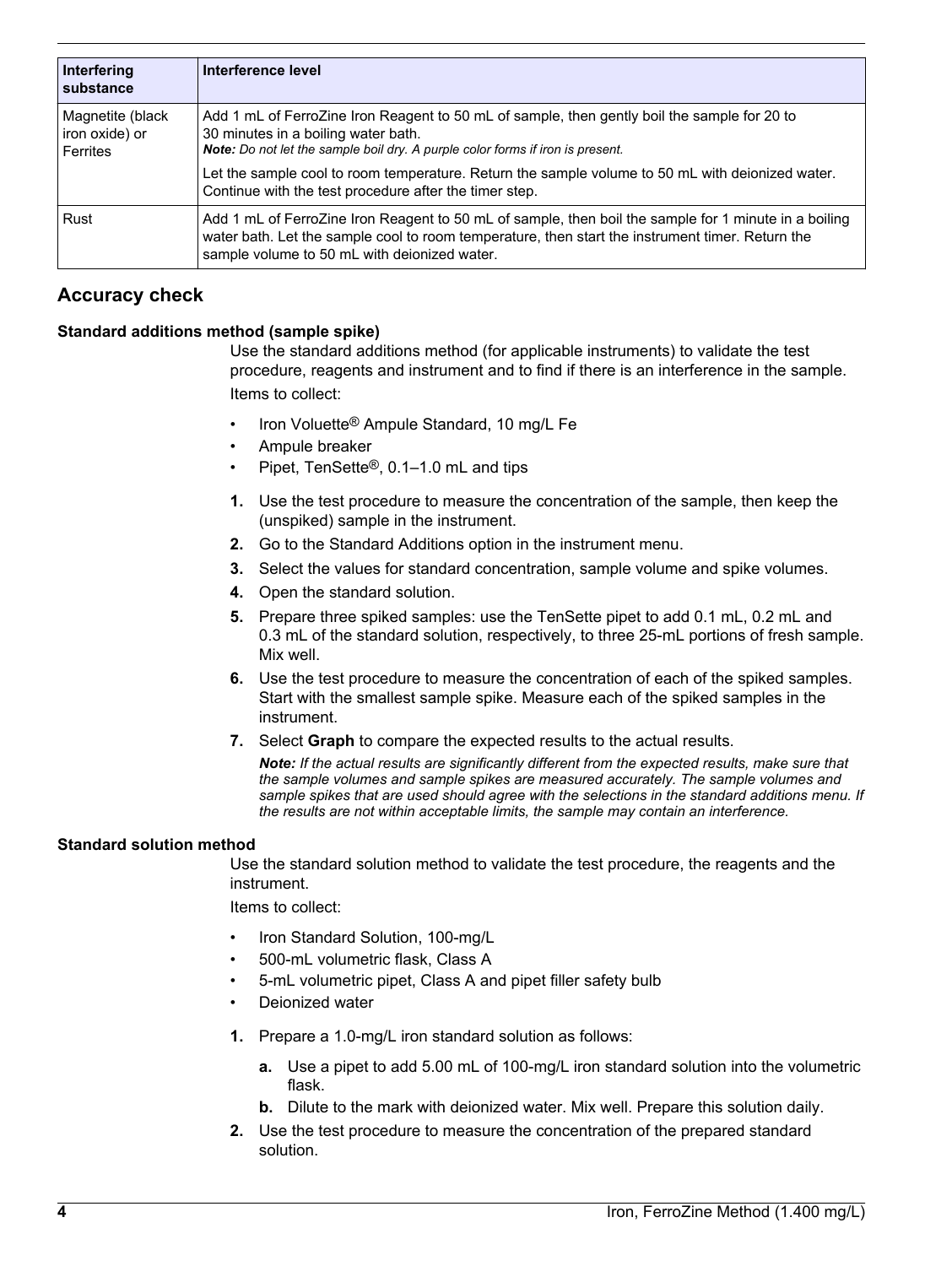**3.** Compare the expected result to the actual result.

*Note: The factory calibration can be adjusted slightly with the standard adjust option so that the instrument shows the expected value of the standard solution. The adjusted calibration is then used for all test results. This adjustment can increase the test accuracy when there are slight variations in the reagents or instruments.*

# **Method performance**

The method performance data that follows was derived from laboratory tests that were measured on a spectrophotometer during ideal test conditions. Users can get different results under different test conditions.

<span id="page-4-0"></span>

| <b>Program</b> | <b>Standard</b>           | Precision (95% confidence interval) | <b>Sensitivity</b><br>Concentration change per 0.010 Abs change |
|----------------|---------------------------|-------------------------------------|-----------------------------------------------------------------|
| 260            | 1.000 mg/L Fe $\parallel$ | 0.985-1.015 mg/L Fe                 | $0.009$ mg/L Fe                                                 |

## **Summary of method**

The FerroZine® Iron Reagent forms a purple-colored complex with trace amounts of iron in samples that are buffered to a pH of 3.5. This method is applicable for determining trace levels of iron in chemical reagents and glycols. With digestion, this method can be used to analyze samples that contain magnetite (black iron oxide) or ferrites. The measurement wavelength is 562 nm for spectrophotometers or 560 nm for colorimeters.

## **Consumables and replacement items**

#### **Required reagents**

| <b>Description</b>                                  | <b>Quantity/test</b> | Unit   | Item no. |
|-----------------------------------------------------|----------------------|--------|----------|
| FerroZine <sup>®1</sup> Iron Reagent Solution       | $0.5$ mL             | 500 mL | 230149   |
| <b>OR</b>                                           |                      |        |          |
| FerroZine <sup>®</sup> Iron Reagent Solution Pillow |                      | 50/pkg | 230166   |

<sup>1</sup> FerroZine is a registered trademark of Hach Company.

#### **Required apparatus**

| <b>Description</b>                             | <b>Quantity/test</b> | Unit     | Item no. |
|------------------------------------------------|----------------------|----------|----------|
| Clippers for plastic pillows                   |                      | each     | 96800    |
| Mixing cylinder, graduated, 25-mL with stopper |                      | each     | 2088640  |
| Sample cells, 10-mL square, matched pair       |                      | $2$ /pkg | 2495402  |

#### **Recommended standards and apparatus**

| <b>Description</b>                                                     | Unit             | Item no. |
|------------------------------------------------------------------------|------------------|----------|
| Iron Standard Solution, 100-mg/L Fe                                    | $100 \text{ ml}$ | 1417542  |
| Iron Standard Solution, 10-mL Voluette <sup>®</sup> Ampule, 25-mg/L Fe | $16$ /pkg        | 1425310  |
| Metals Drinking Water Standard, LR for Cu, Fe, Mn                      | 500 mL           | 2833749  |
| Flask, volumetric, Class A, 500-mL glass                               | each             | 1457449  |
| Pipet, TenSette <sup>®</sup> , 0.1-1.0 mL                              | each             | 1970001  |
| Pipet tips for TenSette® Pipet, 0.1-1.0 mL                             | $50$ /p $kg$     | 2185696  |
| Pipet tips for TenSette <sup>®</sup> Pipet, 0.1-1.0 mL                 | 1000/pkg         | 2185628  |
| Pipet, volumetric 5.00-mL                                              | each             | 1451537  |
| Pipet filler, safety bulb                                              | each             | 1465100  |